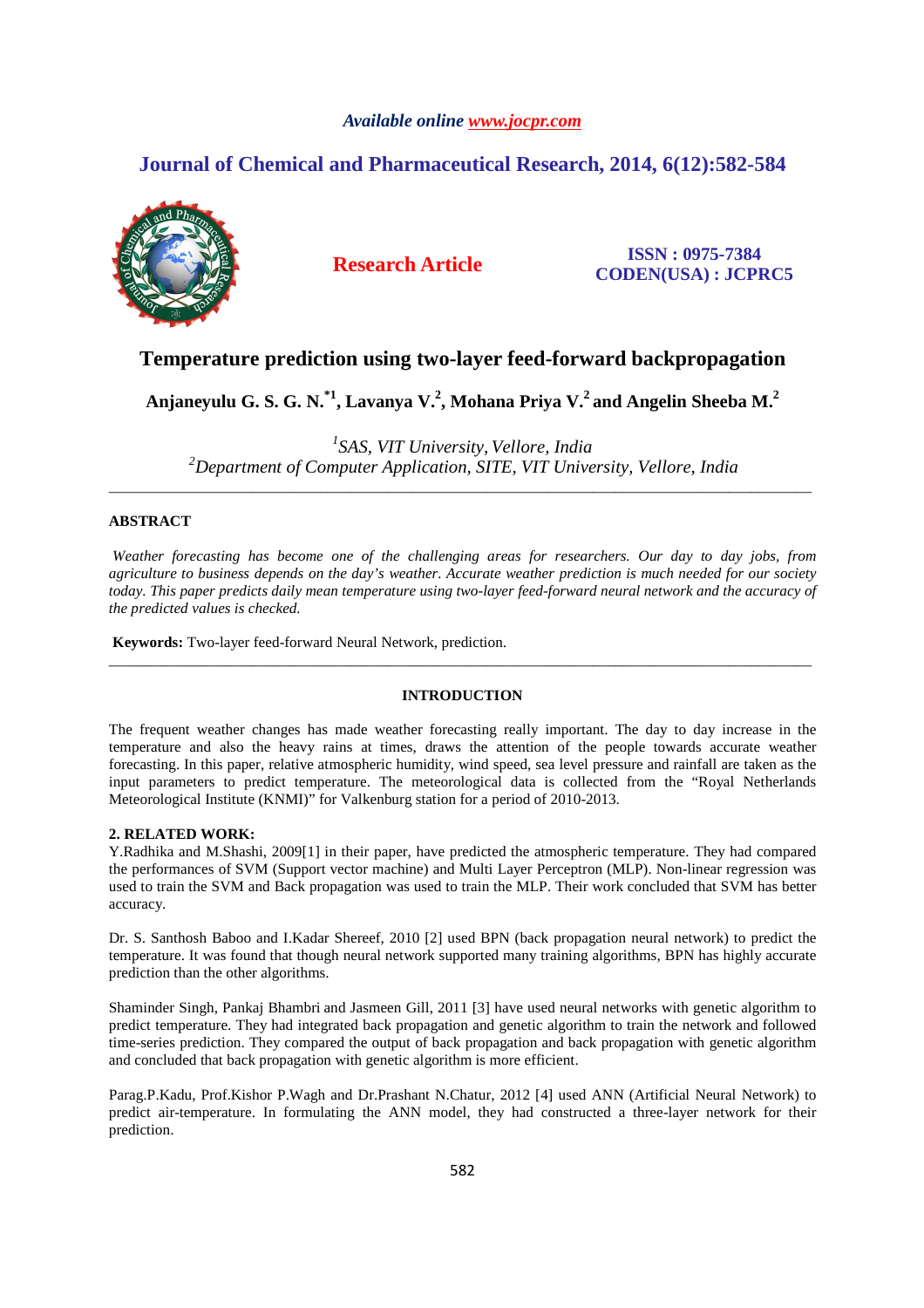## **3. DATA COLLECTION:**

The meteorological data is collected from the "Royal Netherlands Meteorological Institute (KNMI)" for the region Valkenburg for a period of 2010-2013. The parameters used to predict the temperature are wind speed, relative atmospheric humidity, sea-level pressure and rainfall. The daily mean of each parameter is taken. The daily mean temperature is taken as the target data. Sample set of data is provided below:

*\_\_\_\_\_\_\_\_\_\_\_\_\_\_\_\_\_\_\_\_\_\_\_\_\_\_\_\_\_\_\_\_\_\_\_\_\_\_\_\_\_\_\_\_\_\_\_\_\_\_\_\_\_\_\_\_\_\_\_\_\_\_\_\_\_\_\_\_\_\_\_\_\_\_\_\_\_\_*

| <b>DATE</b> | <b>WIND SPEED</b> | <b>SEA-LEVEL PRESSURE</b> | <b>RELATIVE ATMOSPHERIC HUMIDITY</b> | <b>RAINFALL</b>  |
|-------------|-------------------|---------------------------|--------------------------------------|------------------|
|             | 0.1 <sub>m</sub>  | $0.1$ hpa                 |                                      | $0.1 \text{ mm}$ |
| 01/01/2010  | 39                | 10031                     | 70                                   |                  |
| 02/01/2010  | 40                | 10136                     | 90                                   |                  |
| 03/01/2010  | 26                | 10221                     | 86                                   | 63               |
| 04/01/2010  | 30                | 10153                     | 94                                   |                  |
| 05/01/2010  | 40                | 10047                     | 86                                   |                  |

**Table.1 Sample input data** 

| <b>DATE</b> | <b>TEMPERATURE</b><br>$0.1$ degree C |  |  |
|-------------|--------------------------------------|--|--|
| 01/01/2010  | -16                                  |  |  |
| 02/01/2010  |                                      |  |  |
| 03/01/2010  | $-33$                                |  |  |
| 04/01/2010  |                                      |  |  |
| 05/01/2010  | 14                                   |  |  |

**Table.2 Sample target data** 

#### **4. PROPOSED ALGORITHM:**

## **TWO-LAYER FEEDFORWARD NEURAL NETWORK:**

A feed forward neural network can also be said as biologically inspired classification algorithm. It consists of large number of simple neuron like units. Every layer is connected to all of its previous layers. The connections need not be necessarily equal. The data we give enters as input to the network, travels through all the layers of the network and reaches the output layer.

## **5. ANALYSIS-UPSHOTS:**

The input parameters required to predict the temperature are wind speed, relative atmospheric humidity, sea-level pressure and rainfall. The prediction is done using Matlab R2013a. The input data and the target datasets are imported to Matlab. A network is then created and the datasets are trained using Levenberg-Marquardt back propagation. The mean standard error is obtained. The datasets are trained for different sets of neurons. These outputs are compared. The data is applied to different number of neurons and the outputs obtained are tabulated and shown below.

| <b>DATE</b> | <b>TARGET</b> | 5 NEURONS      | <b>10 NEURONS</b> | <b>15 NEURONS</b> | 20 NEURONS     |
|-------------|---------------|----------------|-------------------|-------------------|----------------|
| 01/01/2010  | $-16$         | $-16.00128302$ | -14.99989719      | -9.99997822       | $-6.99967743$  |
| 02/01/2010  |               | 3.999652463    | 2.999913373       | 6.999695661       | 7.999787931    |
| 03/01/2010  | $-33$         | $-33.00122976$ | $-30.00002262$    | -29.99944087      | -27.9982591    |
| 04/01/2010  |               | -7.000919719   | $-5.000117356$    | -4.999678783      | $-6.000407134$ |
| 05/01/2010  | 14            | 14.00013673    | 12.00010725       | 9.00030623        | 11.0006879     |
| 06/01/2010  | $-18$         | $-18.00133691$ | -11.99985346      | $-10.00026703$    | -12.99903533   |

#### **Table. 3 The output of different neurons**

## **CONCLUSION**

Neural network is found to be the best prediction algorithm. The predicted values differ with different neurons. The value of the neurons is adjusted to see at which neuron the value is more accurate. Finally, it is found that the value is more accurate for 5 neurons.

### **REFERENCES**

[1] Y.Radhika; M.Shashi, *International Journal of Computer Theory and Engineering*, Vol.1, No.1.PP.55-58,**2009**